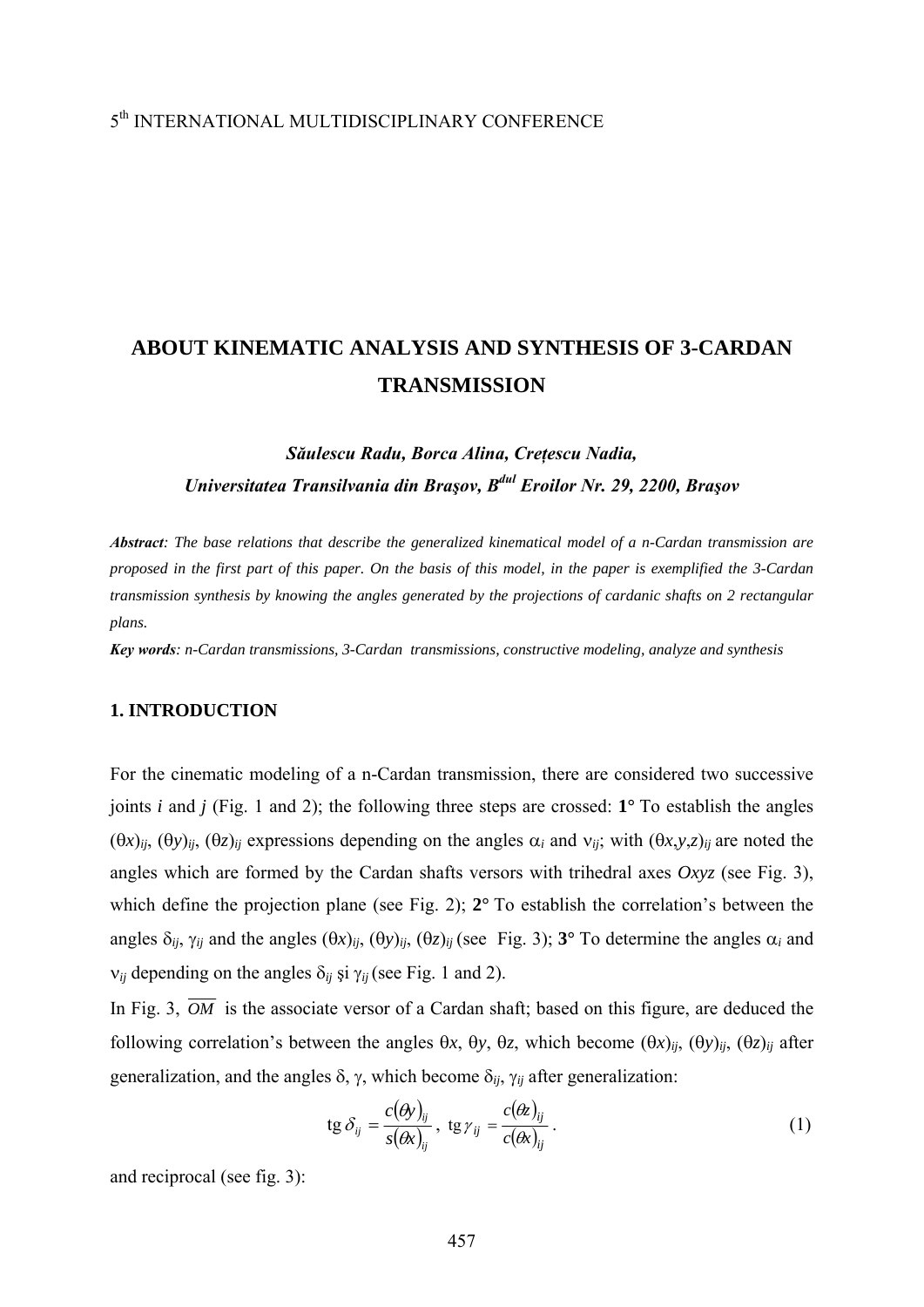



$$
\operatorname{tg} \theta x = \sqrt{\operatorname{tg}^2 \delta + \operatorname{tg}^2 \gamma} \implies c \theta x = \frac{1}{\sqrt{\phantom{0}}}, \quad c(\theta x)_{ij} = \frac{1}{\sqrt{\phantom{0}}}, \quad c(\theta y)_{ij} = \frac{\operatorname{tg} \delta_{ij}}{\sqrt{\phantom{0}}}, \quad c(\theta z)_{ij} = \frac{\operatorname{tg} \gamma_{ij}}{\sqrt{\phantom{0}}}, \quad c(\theta z)_{ij} = \frac{\operatorname{tg} \gamma_{ij}}{\sqrt{\phantom{0}}}, \quad c(\theta z)_{ij} = \frac{\operatorname{tg} \gamma_{ij}}{\sqrt{\phantom{0}}}, \quad c(\theta z)_{ij} = \frac{\operatorname{tg} \gamma_{ij}}{\sqrt{\phantom{0}}}, \quad c(\theta z)_{ij} = \frac{\operatorname{tg} \gamma_{ij}}{\sqrt{\phantom{0}}}, \quad c(\theta z)_{ij} = \frac{\operatorname{tg} \gamma_{ij}}{\sqrt{\phantom{0}}}, \quad c(\theta z)_{ij} = \frac{\operatorname{tg} \gamma_{ij}}{\sqrt{\phantom{0}}}, \quad c(\theta z)_{ij} = \frac{\operatorname{tg} \gamma_{ij}}{\sqrt{\phantom{0}}}, \quad c(\theta z)_{ij} = \frac{\operatorname{tg} \gamma_{ij}}{\sqrt{\phantom{0}}}, \quad c(\theta z)_{ij} = \frac{\operatorname{tg} \gamma_{ij}}{\sqrt{\phantom{0}}}, \quad c(\theta z)_{ij} = \frac{\operatorname{tg} \gamma_{ij}}{\sqrt{\phantom{0}}}, \quad c(\theta z)_{ij} = \frac{\operatorname{tg} \gamma_{ij}}{\sqrt{\phantom{0}}}, \quad c(\theta z)_{ij} = \frac{\operatorname{tg} \gamma_{ij}}{\sqrt{\phantom{0}}}, \quad c(\theta z)_{ij} = \frac{\operatorname{tg} \gamma_{ij}}{\sqrt{\phantom{0}}}, \quad c(\theta z)_{ij} = \frac{\operatorname{tg} \gamma_{ij}}{\sqrt{\phantom{0}}}, \quad c(\theta z)_{ij} = \frac{\operatorname{tg} \gamma_{ij}}{\sqrt{\phantom{0}}}, \quad c(\theta z)_{ij} = \frac{\operatorname{tg} \gamma_{ij}}{\sqrt{\phantom{0}}}, \quad c(\theta z)_{ij} = \frac{\operatorname{tg} \gamma_{ij}}{\sqrt{\phantom{0}}}, \quad c(\theta z)_{ij} = \frac{\operatorname{tg} \gamma_{ij}}{\sqrt{\phantom{0}}}, \quad c(\theta z)_{ij} = \frac{\operatorname{tg}
$$

In Fig. 2, a and b are represented two successive Cardan joints *O<sup>i</sup>* and *Oj*, from a n-Cardan transmission; adjoining, in Fig. 2, c and d are represented the Cardan shafts projections in two rectangular planes: *xz* and *xy*. Based on Fig. 2 and relation (2), are deduced the following general correlation, where  $h = i - 1$ ,  $j = i + 1$ ,  $k = j + 1$ :



Fig. 2 The Cardan shafts projections.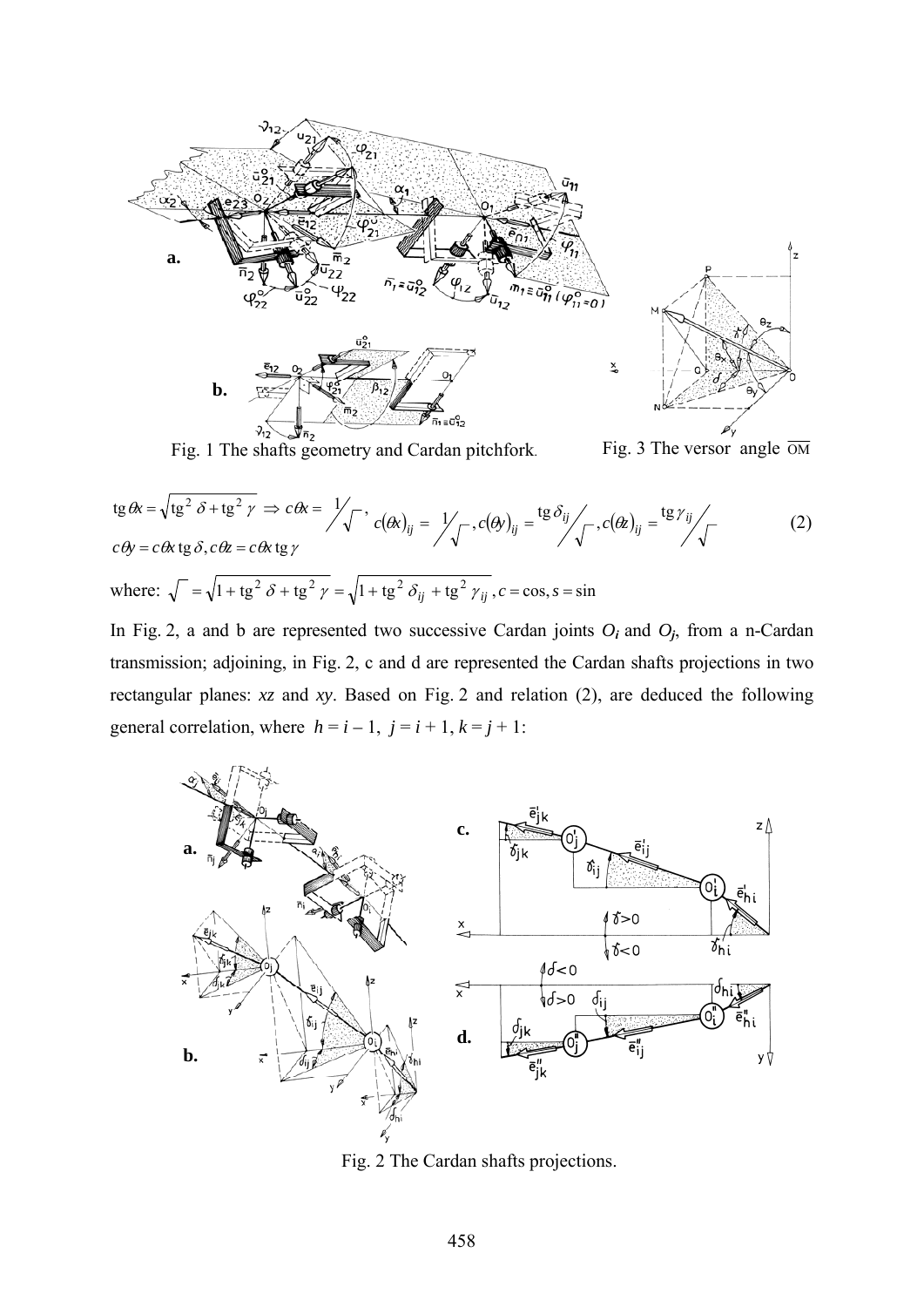$$
c\alpha_i = \frac{1 + \text{tg }\delta_{hi} \text{tg }\delta_{ij} + \text{tg }\gamma_{hi} \text{tg }\gamma_{ij}}{\sqrt{\left(1 + \text{tg}^2 \delta_{hi} + \text{tg}^2 \gamma_{hi}\right)\left(1 + \text{tg}^2 \delta_{ij} + \text{tg}^2 \gamma_{ij}\right)}},\tag{3}
$$

$$
c\,\nu_{ij} = \frac{c\,\alpha_j c\,\alpha_i - c(\theta x)_{hi} c(\theta x)_{jk} \left(1 + \text{tg}\,\delta_{hi}\,\text{tg}\,\delta_{jk} + \text{tg}\,\gamma_{hi}\,\text{tg}\,\gamma_{jk}\right)}{s\,\alpha_i s\,\alpha_j} \tag{4}
$$

$$
s v_{ij} = \frac{c(\theta x)_{hi} c(\theta x)_{ij} c(\theta x)_{jk}}{s \alpha_i s \alpha_j} \left( \text{tg } \gamma_{hi} \text{tg } \delta_{jk} + \text{tg } \gamma_{ij} \text{tg } \delta_{hi} + \text{tg } \gamma_{jk} \text{tg } \delta_{ij} - \text{tg } \delta_{hi} \text{tg } \gamma_{jk} - \text{tg } \delta_{ij} \text{tg } \gamma_{hi} - \text{tg } \delta_{jk} \text{tg } \gamma_{ij} \right).
$$
\n(5)

Taking into account relations (4) and (5), the angle  $v_{ij}$  can be calculate with one of the two following relations:

$$
v_{ij} = \text{sgn}(s v_{ij}) \cdot \text{arcc}(c v_{ij}), \ v_{ij} = 2 \text{arctg} \frac{s v_{ij}}{1 + c v_{ij}}. \tag{6) (7)}
$$

Relations (6) and (7) allow avoiding, on computer, the calculus and interpretation of main indeterminations.

In the case of a transmission with three Cardan gears, the cinematic model is described by the relations (1) …(7), which after simplification can be write as follows:

$$
\begin{cases}\n\alpha_1 = \alpha_1(\delta_{01}, \gamma_{01}; \delta_{12}, \gamma_{12}), & \{v_{12} = v_{12}(\delta_{01}, \gamma_{01}; \delta_{12}, \gamma_{12}; \delta_{23}, \gamma_{23}; \alpha_1, \alpha_2), \\
\alpha_2 = \alpha_2(\delta_{12}, \gamma_{12}; \delta_{23}, \gamma_{23}), & \{v_{23} = v_{12}(\delta_{12}, \gamma_{12}; \delta_{23}, \gamma_{23}; \delta_{34}, \gamma_{34}; \alpha_2, \alpha_3), \\
\alpha_3 = \alpha_3(\delta_{23}, \gamma_{23}; \delta_{34}, \gamma_{34}); & \{v_{23} = v_{12}(\delta_{12}, \gamma_{12}; \delta_{23}, \gamma_{23}; \delta_{34}, \gamma_{34}; \alpha_2, \alpha_3), \\
\beta_{12} = v_{12} + 90^\circ + \varphi_{21}^0 - \arctg \frac{\text{tg}\varphi_{11}^0}{c\alpha_1}, & \begin{cases}\n\varphi_{11}^0 = 0^\circ \\
\varphi_{21}^0 = f_1(\alpha_1, \alpha_2, \alpha_3), \\
\varphi_{23}^0 = f_2(\alpha_1, \alpha_2, \alpha_3),\n\end{cases}\n\end{cases}\n\tag{8}
$$

The obtained *generalized cinematic model* is applied for *analysis* and *synthesis* of the *homokinetic* 3-Cardan transmissions.

In Fig. 4,a, b, there are given the configurations of two 3-Cardan transmissions, through their projections in two rectangular planes, without the frontal views of intermediate shafts.

Based on the angles  $(\delta_{ij}, \gamma_{ij})$  described by the Cardan shafts projections (Fig. 4,a,b) it is asked to analyze if these transmissions can be homokinetic (analysis problem) and, if there are, to be determined the angles  $\beta_{12}$  and  $\beta_{23}$  values (see Fig. 4, c and d) for which the transmission are homokinetical (particular problem of synthesis).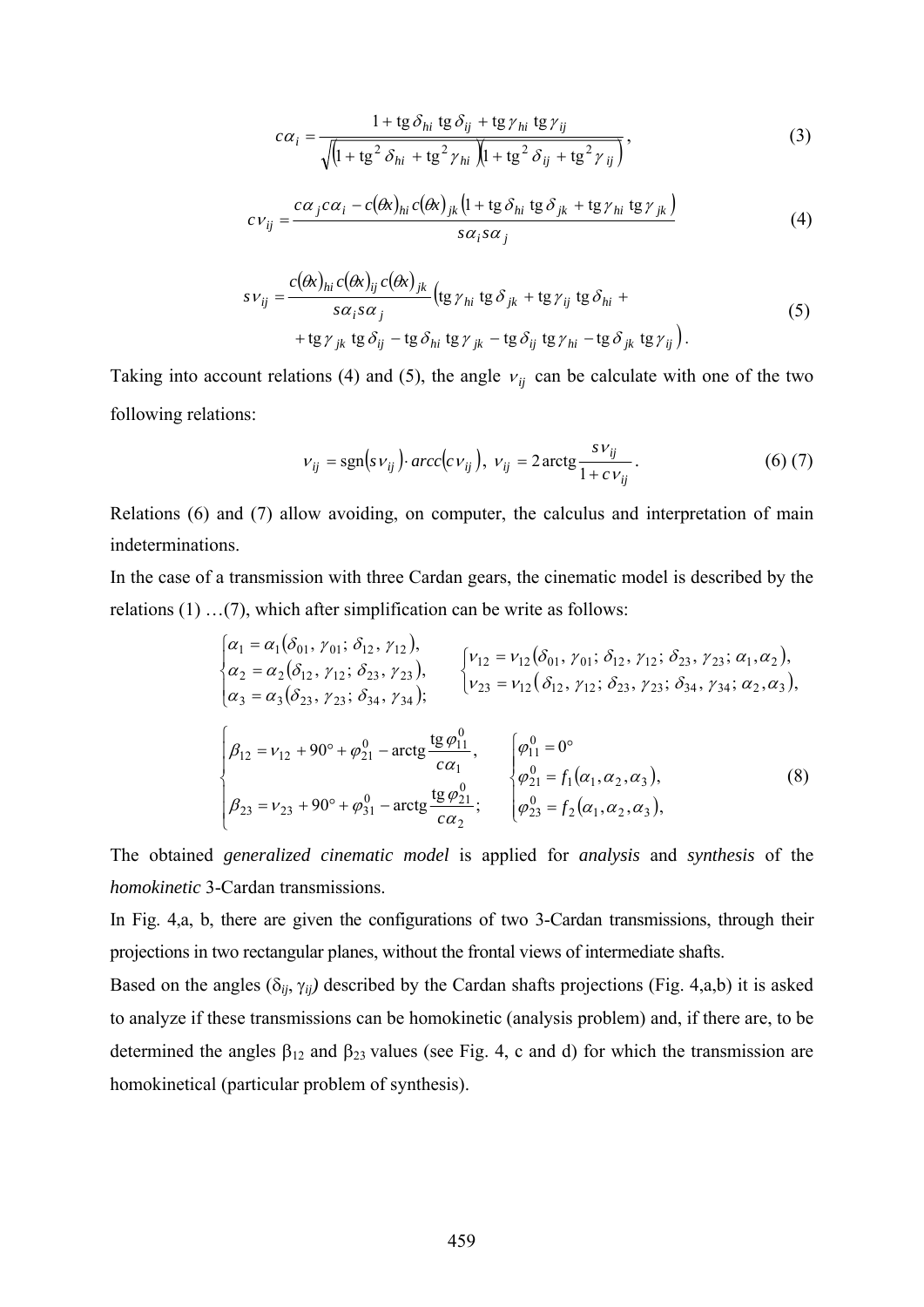

Fig.4 The projections 3-Cardan transmissions configurations and intermediary shafts geometry.

### **2. SOLUTION**

The angles  $(\delta_{ij}, \gamma_{ij})$  being known, the solution will use the cinematic modeling of the homokinematic conditions, in a general form (8). Based on relations (8) and on the angles (δ*ij*,  $\gamma_{ij}$ ) from Fig. 4,a and b, there are determined the parameters  $\alpha_1$ ,  $\alpha_2$ ,  $\alpha_3$  and  $\nu_{12}$ ,  $\nu_{23}$ ; if the obtained values of the angles  $\alpha_1$ ,  $\alpha_2$  and  $\alpha_3$  satisfy the compatibility conditions (9), it means that the considering transmissions have at least one homokinetic solution.

$$
\cos \alpha_1 \ge \cos \alpha_2 \cdot \cos \alpha_3, \cos \alpha_2 \ge \cos \alpha_3 \cdot \cos \alpha_1, \cos \alpha_3 \ge \cos \alpha_1 \cdot \cos \alpha_2 \tag{9}
$$

In order to establish these solution, first, there are determined the angles  $\varphi_{21}^0$  and  $\varphi_{31}^0$  from the relations (8) and based on them there are calculated the angles  $\beta_{12}$  and  $\beta_{23}$ . After running the program based on the relations' (8) and (9), on computer there are obtained the numeric values systematized in Table 1.

|                | Fig. 4 a, c, d   Fig. 4 b, c, d |               |                        |                  |              |                |                  |               |
|----------------|---------------------------------|---------------|------------------------|------------------|--------------|----------------|------------------|---------------|
| Given measures |                                 |               |                        |                  |              |                |                  |               |
| $\delta_{01}$  | $0^{\circ}$                     | $0^{\circ}$   | Calculating measures   |                  |              |                |                  |               |
| $\gamma_{01}$  | $-20^{\circ}$                   | $-20^{\circ}$ | $\alpha_1$             | $20^{\circ}$     | $20^{\circ}$ | $V_{12}$       | $-90^{\circ}$    | $-90^{\circ}$ |
| $\delta_{12}$  | $0^{\circ}$                     | $0^{\circ}$   | $\alpha_2$             | $20^{\circ}$     | $20^{\circ}$ | $V_{23}$       | $180^\circ$      | $+133,22$     |
| $\gamma_{12}$  | $0^{\circ}$                     | $0^{\circ}$   | $\alpha_3$             | $20^{\circ}$     | 27,991       | $\beta_{12}$   | $+60^{\circ}$    | $0^{\circ}$   |
| $\delta_{23}$  | $+20^{\circ}$                   | $+20^{\circ}$ | $\varphi^{\circ}_{11}$ | $0^{\circ}$      | $0^{\circ}$  | $\beta_{12}$ * | $-60^{\circ}$    | $0^{\circ}$   |
| $\gamma_{23}$  | $0^{\circ}$                     | $0^{\circ}$   | $\varphi^{\circ}_{21}$ | $\pm 60^{\circ}$ | $0^{\circ}$  | $\beta_{23}$   | $+150^\circ$     | $+133,22$     |
| $\delta_{34}$  | $0^{\circ}$                     | $0^{\circ}$   | $\varphi^{\circ}_{31}$ | 758,45           | $790^\circ$  | $\beta_{23}$ * | $+29.97^{\circ}$ | $+313,22$     |
| $\gamma_{34}$  | $0^{\circ}$                     | $+20^{\circ}$ |                        |                  |              |                |                  |               |

Table 1 Input dates and calculating for 3-Cardan transmission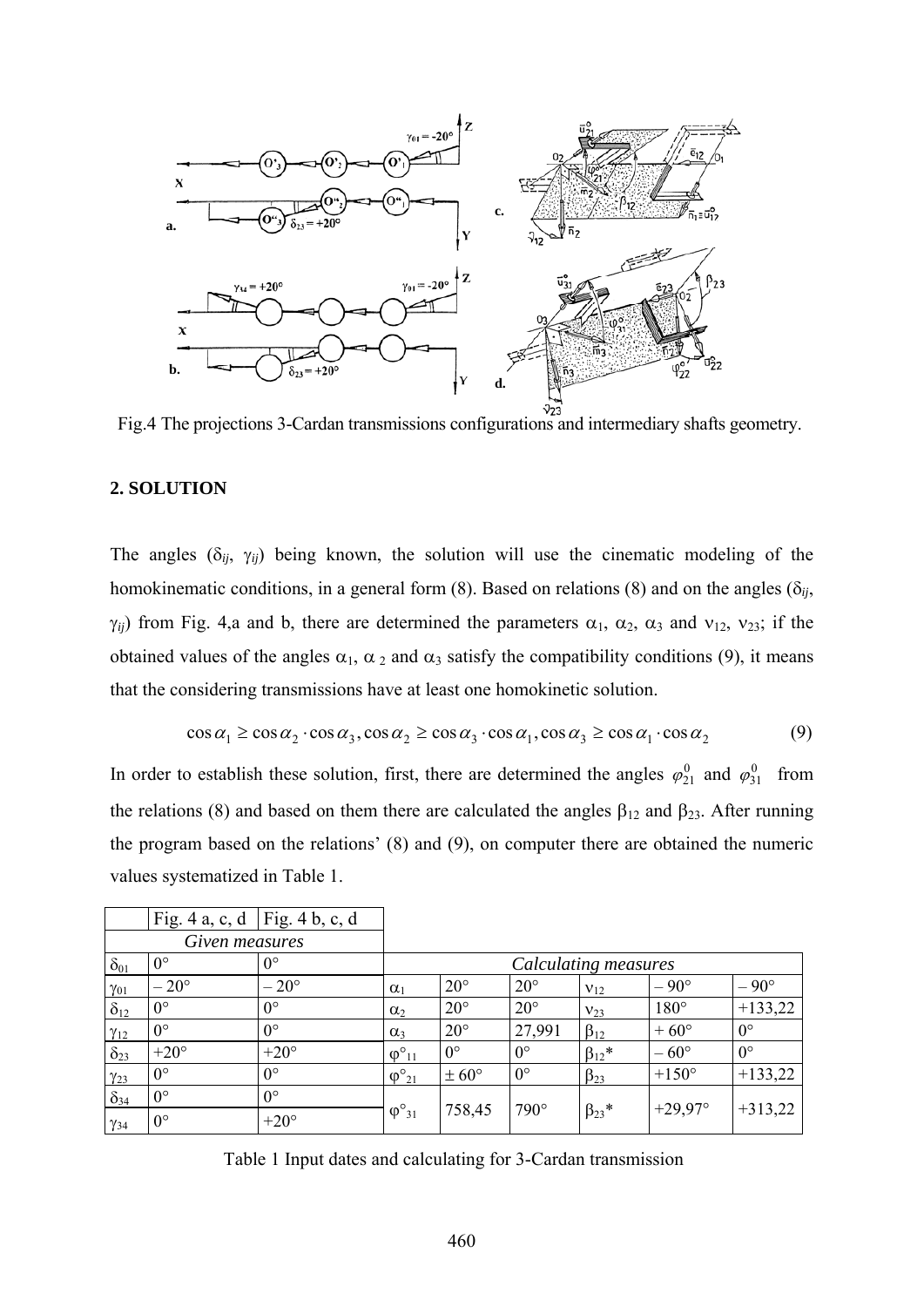The obtained values from Table 1 for the angles  $\alpha_1$ ,  $\alpha_2$  and  $\alpha_3$ , are satisfying the compatibility conditions (9), in both cases. Based on these, two main solutions are obtained for the angles  $\varphi_{21}^0$ ,  $\varphi_{31}^0$  and, implicitly, for the angles  $\beta_{12}$ ,  $\beta_{23}$  (see Fig. 4,c and d), which assure the homokinetic transmission of motion, , in one of the solutions, the angle  $\beta$  (see Fig. 4, c and d) is noted with a star ( $\beta_{12}^*, \beta_{23}^*$ ).



Fig. 5 The variations of angular differences and of angular velocities of cardanic shafts which corresponding to the scheme from fig. 4, a.



Fig. 6 The variations of angular differences and of angular velocities of cardanic shafts which corresponding to the scheme from fig. 4, b.